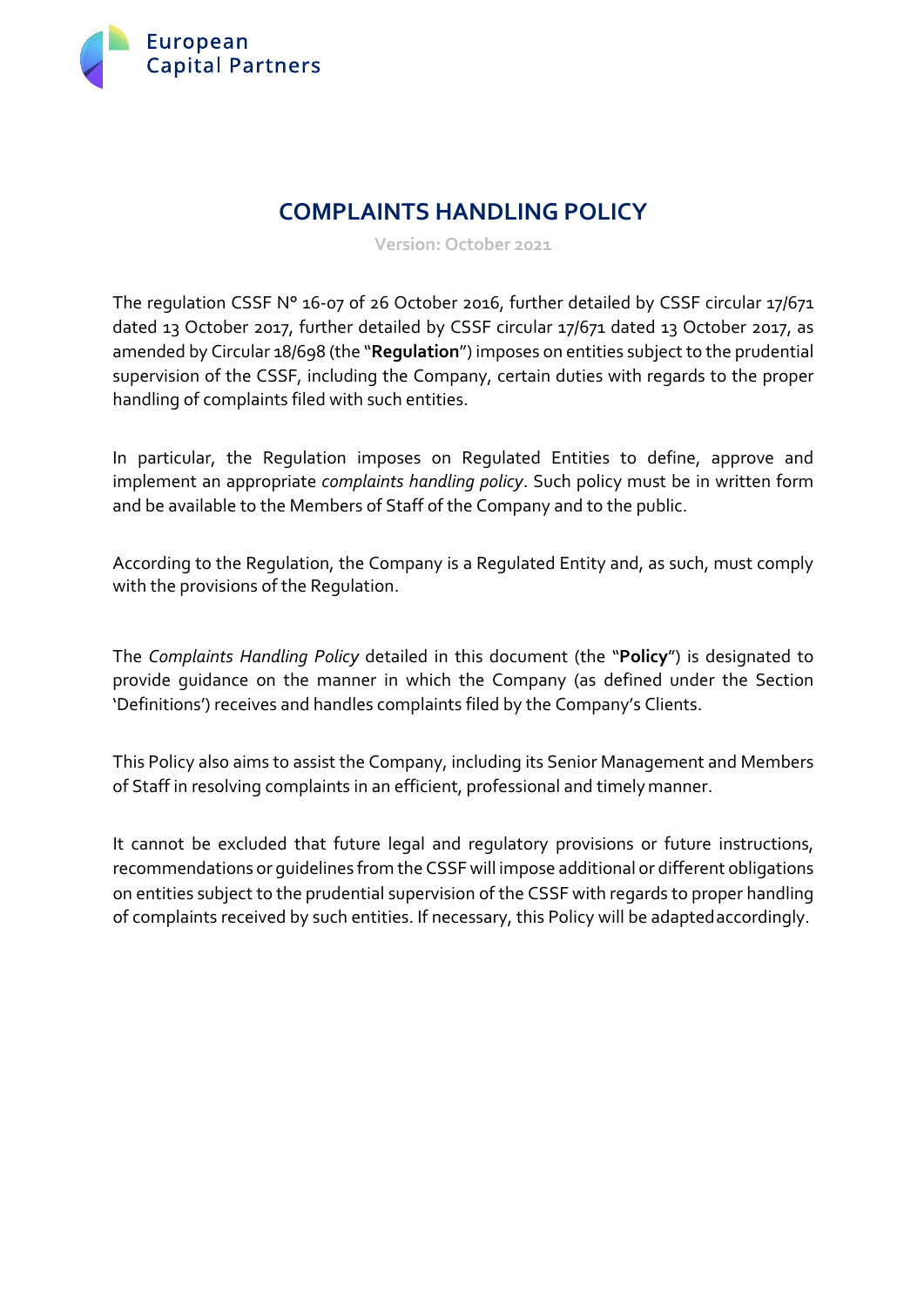

#### **Definitions**

For the purpose of this Policy:

"**Appendix**" means an appendix to this Policy;

"**Board**" means the board of directors of the Company;

"**Client**" means an existing or potential client of the Company for Individual Portfolio Management Services and/or Non-Core Services – only clients who are Professional Investors are serviced by the Company;

"**Company**" means European Capital Partners (Luxembourg) S.A. with its Luxembourg trade register number B-134 746;

"**Complainant**" means a Client bringing a Complaint against the Company;

"Complaint" means a complaint filed with the Company by a person or entity in order to have a right of such person or entity be recognized or to have a prejudice suffered by such person or entity because of an action or the absence of an action of the Company rectified;

"**Complaints Officer**" means each of the persons listed in Appendix 1;

"**CSSF**" means the Commission de Surveillance du Secteur Financier in Luxembourg ;

"**Members of Staff**" means any person involved in the Company, including the Directors, the members of Senior Management and the Management Team and any Employee;

**"Non-Core Services"** means the services under article 5(4)(b) of the AIFM Act.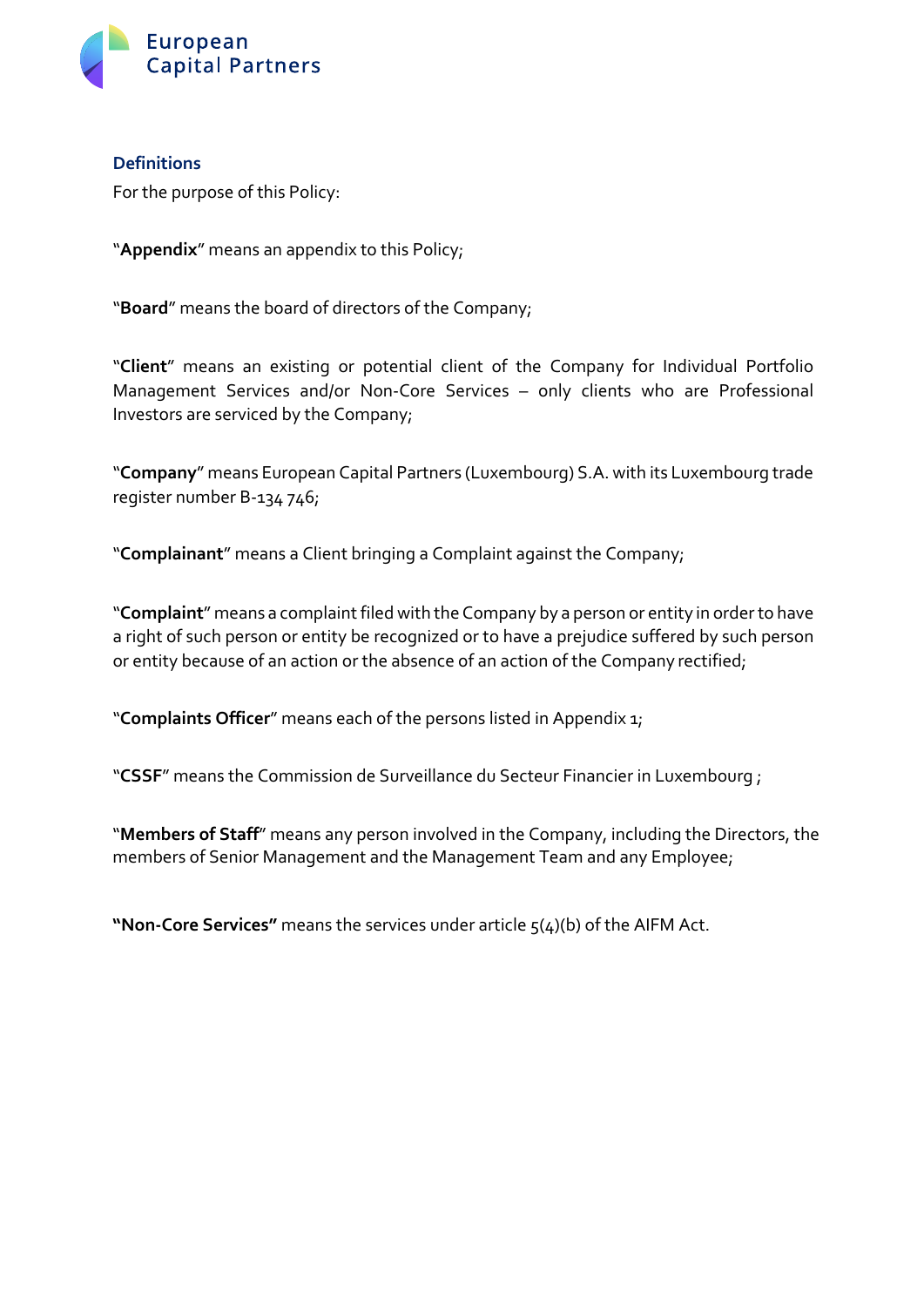

#### **Limitations**

The Company will only be in a position to handle Complaints if the complaint satisfies the definition of a Complaint under Section II.

The Company reserves the right to reject a complaint that does not satisfy the definition of a Complaint under Section II.

In addition, the following conditions shall be met with regard to a complaint:

- addressed to the Company, the Company's directors, officers, staff or agents and received by the Company; and
- brought against by a Client or on a Client's behalf; and
- that provide sufficient information to properly identify the Complainant and its status as Complainant and that enable the Company to establish the existence of a right of the Complainant against the Company or the prejudice suffered by the Complainant because of an action or the absence of an action of the Company.

#### **How should a Complaint be made**

A Complaint should be made in writing. In order to facilitate the tasks of a Complainant for preparing a Complaint, this Policy includes, in Appendix 2, a template complaint form. A Complainant may however use other forms of written support for bringing a Complaint against the Company.

A Complaint is to be addressed to the Complaints Officer(s) as specified in Appendix 2. However, if it is addressed to the Company, the Company's directors, officers, staff or agents, the latter shall forward such Complaint to the Complaints Officer(s).

#### **What information and documents are required when making a Complaint**

In order to enable the Company to properly handle a Complaint in accordance with this Policy, a Complainant should provide at least the information and documents listed in Appendix 2 to this Policy.

Complainants are encouraged to provide as much and detailed information and documents regarding the Complaint. The more precise and complete the information and documents regarding the Complaint are, the smoother and faster the complaints handling process will be.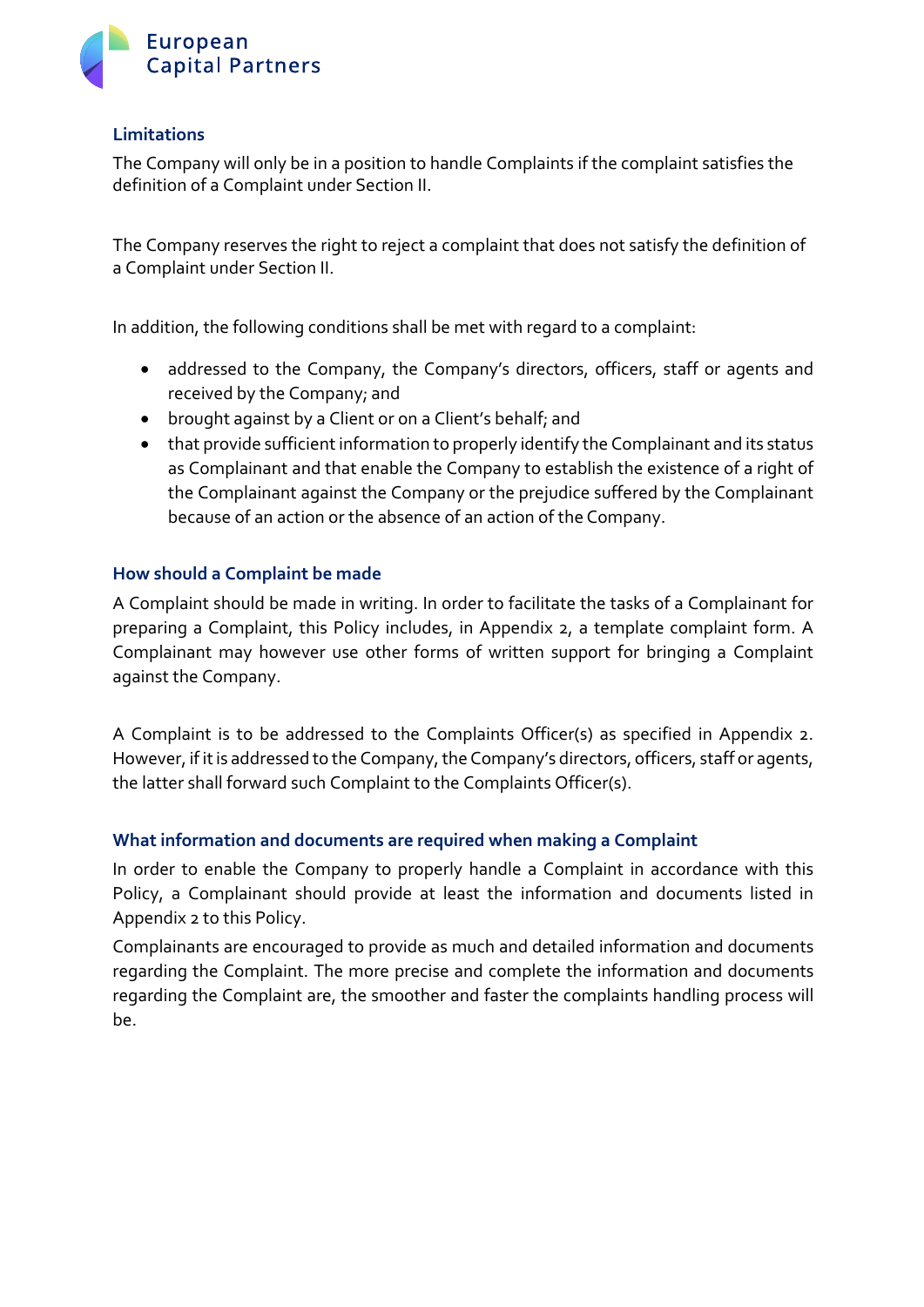

In case the Complainant does only provide part of the information and documents required, the Company will contact the Complainant and provide the list of information and documents that the Company reasonably requires in order to properly handle the Complaint.

The failure by the Complainant to provide the reasonably requested information, documents and supporting evidence to the Company may prevent the Company to properly handle a Complaint and may result in a rejection of the Complaint by the Company.

#### **How will a Complaint be acknowledged**

The Complaints Handling Officer shall provide the Complainant with an acknowledgement ofreceipt ofthe Complaint within 10 bank business days in Luxembourg following the receipt of the Complaint by the Company, provided the Complaint has not been responded to within this 10 bank business days period.

The acknowledgment of receipt of a Complaint shall include:

- the name and contact details of the person handling the Complaint; and
- either (i) the response of the Company with regards to the Complaint or (ii) an indication ofthe reasonable delay for providing a response to the Complainant, which delay should not exceed one month following the date of receipt of the Complaint by the Company except in exceptional circumstances, which will be duly justified

#### **Handling of a Complaint**

The Company endeavors to handle Complaints in a professional manner and by avoiding unnecessary delays. Each Complaint will be addressed in an equitable, objective and unbiased manner.

Upon receipt of a Complaint, the Company will:

- 1. assess the completeness of the information and documentation sent by the Complainant or whether additional information and/or documents need to be requested from the Complainant;
- 2. assess the seriousness of the Complaint and assess whether the Complaint concerns significant, systemic or recurring issues that request specific action plans that exceed the scope of the relevant Complaint and the scope of this Policy;
- 3. if reasonably possible, estimate the likely delay for sending an adequate response to the Complainant;
- 4. depending on the outcome of action point 3, decide whether the Complaint needs to be acknowledged prior to providing an adequate response to the Complainant;
- 5. decide on the action plan for preparing an adequate response to the Complainant;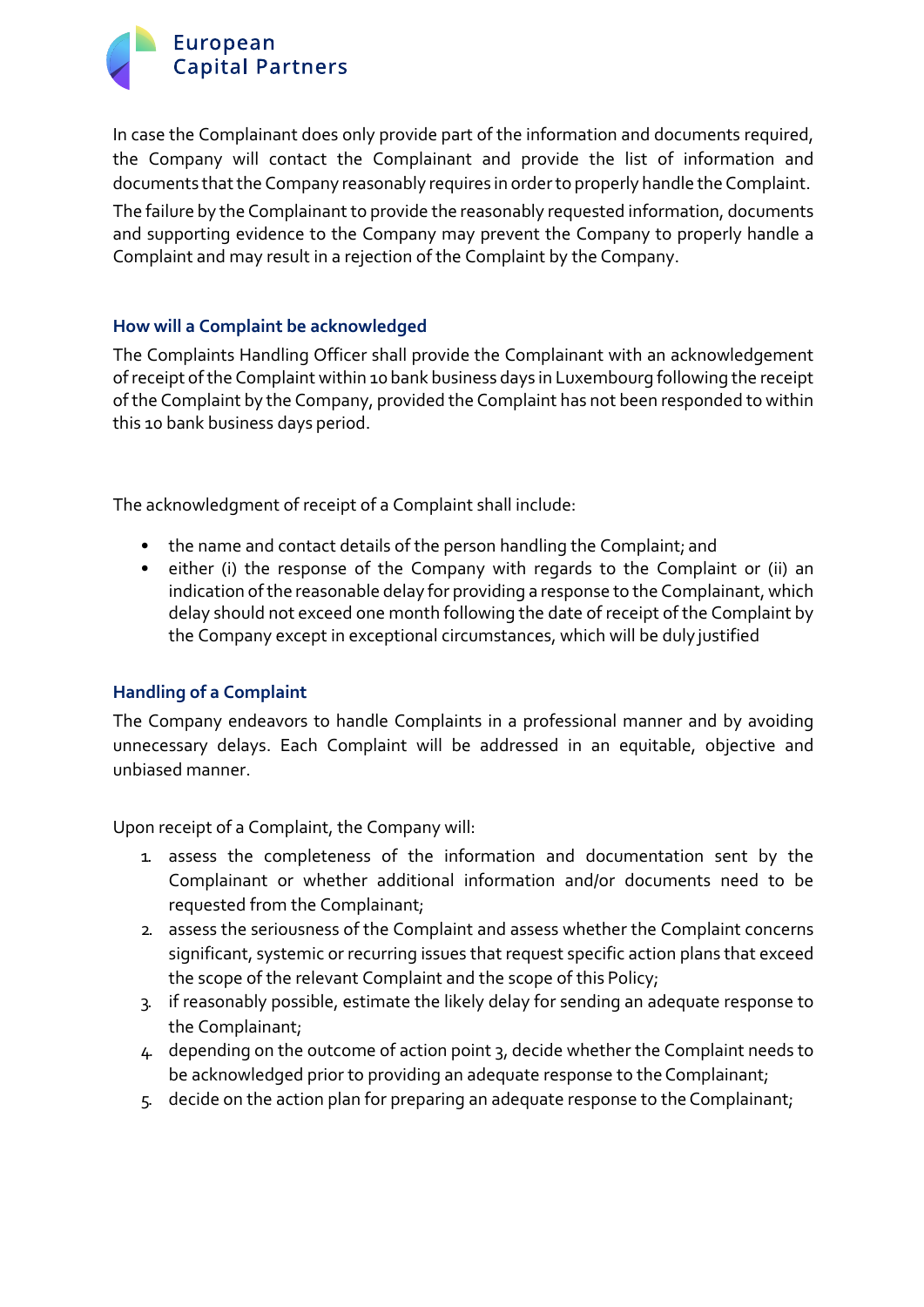# European **Capital Partners**

- 6. decide whether to submit the Complaint to the out-of-court complaints procedure of the CSSF;
- 7. monitor the appropriate and timely sending of the adequate response to the Complainant;
- 8. update the record of Complaints and indicate the status of the Complaint as described hereunder;

In the performance of its corporate object, the Company may use a variety of service providers such as a management company, investment managers or advisors, a central administration agent, a depository, distributors.

Depending on the specifics of a Complaint, the Company may come to the conclusion that it is more suitable to have a service provider directly respond to the Complainant.

The Company will however monitor the proper response of the service provider and intervene at the level of the service provider whenever the Company considers that the relevant service provider did not act in a professional and timely manner.

## **Status of a Complaint**

Following statuses are defined:

| Pending acknowledgment | Applies to a Complaint received by the Company but for<br>which the Company has not yet provided<br>an<br>acknowledgment of receipt to the Complainant.                              |
|------------------------|--------------------------------------------------------------------------------------------------------------------------------------------------------------------------------------|
| Pending response       | Applies to a Complaint received and acknowledged by<br>the Company but for which the Company has not yet<br>provided an adequate response to the Complainant.                        |
| Replied                | Applies to a Complaint received and acknowledged by<br>the Company and for which the Company has provided<br>an adequate response to the Complainant.                                |
| Open                   | Applies to all Complaints that are not classified as<br>closed.                                                                                                                      |
| Closed                 | Applies to all Complaints for which the Company has<br>provided an adequate response to the Complainant:                                                                             |
|                        | 1. for which the Company has provided a response<br>to the Complainant and for which the Company<br>received a formal acceptance by the<br>Complainant of the Company's response; or |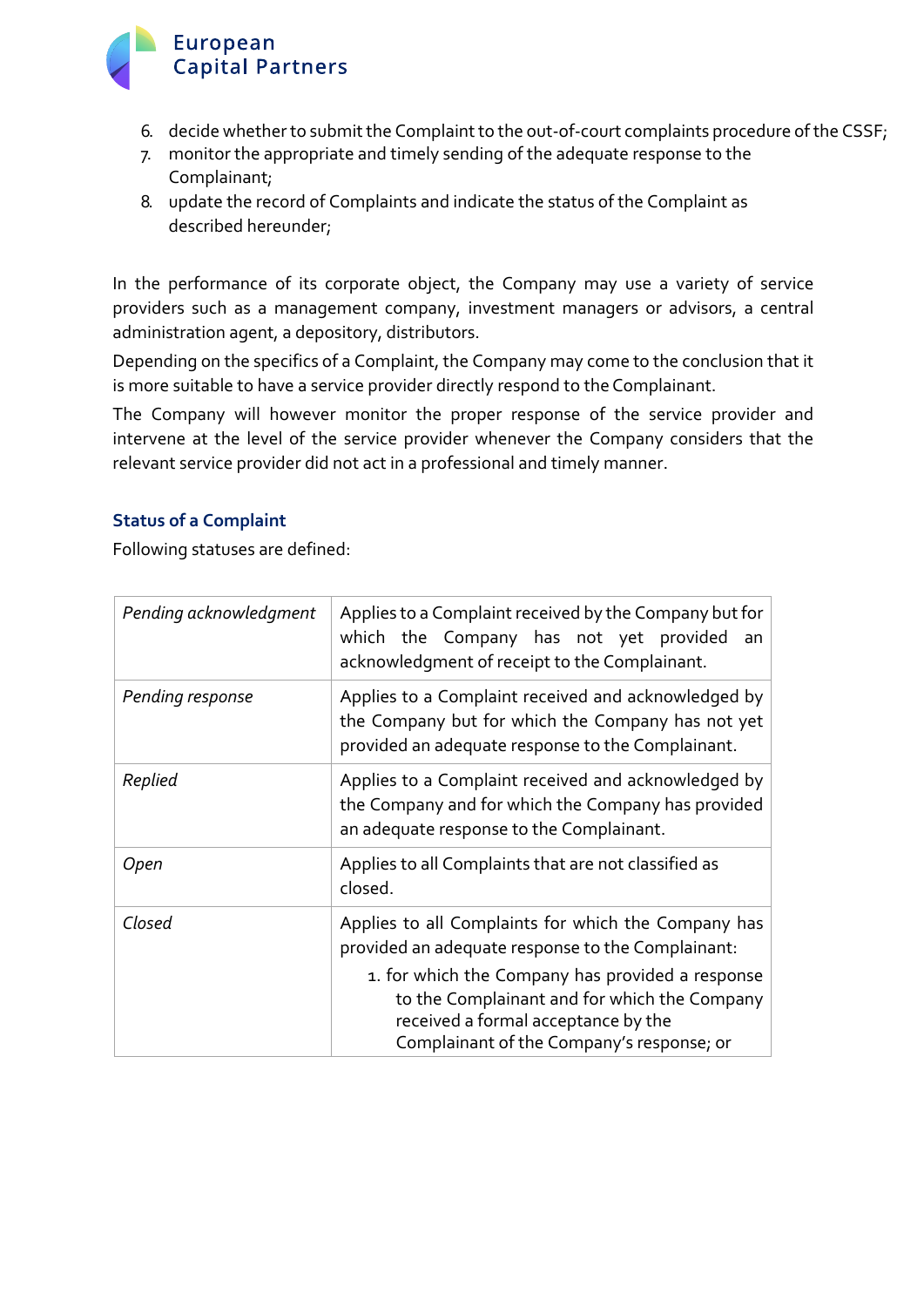

| 2. for which the Company has provided a response<br>to the Complainant and for which the Company<br>received a formal cancellation of the Complaint<br>from the Complainant; or                                             |
|-----------------------------------------------------------------------------------------------------------------------------------------------------------------------------------------------------------------------------|
| which remained uncommented<br>the<br>bv<br>٦.<br>Complainant within a period of one (1) year<br>following the date when the response was sent<br>by the Company or, as the case may be, by a<br>Delegate to the Complainant |

The Complaints Officer(s) will monitor the proper handling of all Complaints that have not been closed.

## **Response to a Complaint and follow-up of a Complaint**

Once the Company has finalized the review of the Complaint, it will provide an adequate response to the Complainant. The Company may response by regular mail, registered mail, fax or email whatever the Company deems appropriate.

The Company will endeavor to provide an adequate response within 1 calendar month following the date of receipt of the Complaint by the Company but it might not be possible on all occasions.

The response of the Company shall include:

- (1) the name and contact details of the person in charge of handling the Complaint; and
- (2) in case a Complaint is partially or fully rejected by the Company:

a. complete explanations regarding the decision of the Company to partially or fully reject the Complaint; and

b. in case the Company decides in full discretion to submit the Complaint to the out-of-court complaints procedure of the CSSF:

i. a confirmation that the Company has decided to submit the Complaint to the out-of-court complaints procedure of the CSSF; and

ii. a copy of the Regulation or a reference to the CSSF's website; and

iii. an information on the means listed in the Regulation for contacting the CSSF for filing a request for the use of the out-of-court complaints procedure of the CSSF;

c. the information that the Complainant may request the escalation of its Complaint to the Board by contacting the Company as specified in Appendix 2 Section I.; and

d. the information that the Complainant may file a request to the CSSF for the use of the out-of-court complaints procedure of the CSSF on condition that such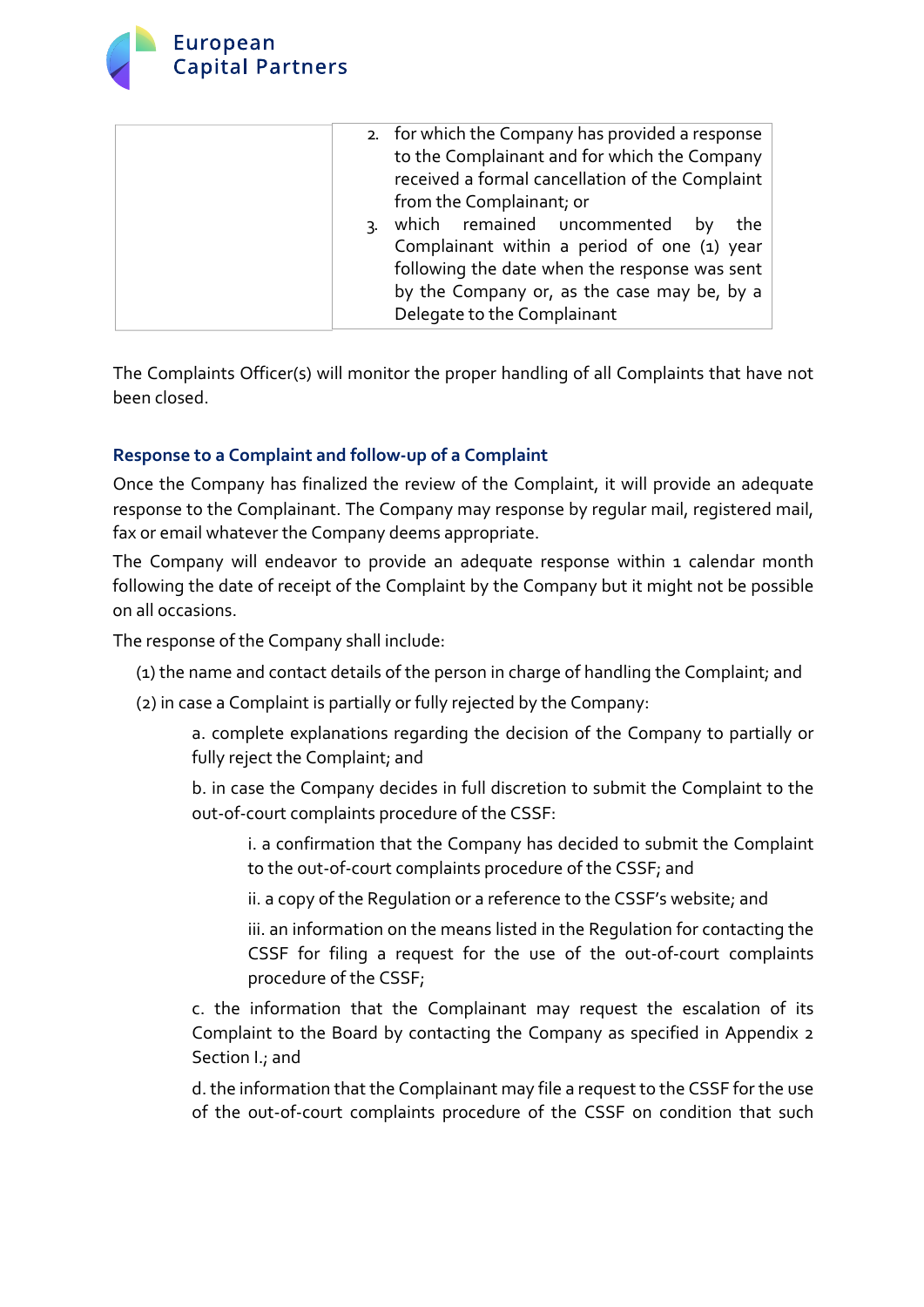# European **Capital Partners**

request is filed with the CSSF within one (1) year following the d ate when the Complainant filed its Complaint with the Company.

During the handling process of a Complaint, the Complainant may contact the Company to enquire about the status of its Complaint by contacting the Company as specified in Appendix 2 Section I. being understood that the Company may decline to respond to such enquires in case the Complaint has been submitted

i) to the out-of-court complaints procedure of the CSSF or to an out-of-court complaints procedure of any other competent authority or

ii) to an arbitration board or

iii) to court whether in Luxembourg or abroad.

Cooperation duty of the Company in the context of the out-of-court complaints procedure of the CSSF.

The Company shall, upon request from the CSSF, provide the cooperation, information, documents, opinions or explanations requested, in accordance with and within the delays as stated in the Regulation. In accordance with the Regulation, the conclusions of the CSSF are not binding on neither the Complainant nor the Company that remain sovereign to accept or reject the conclusions of the CSSF.

Where the review of a Complaint exceeds 1 calendar month following the date of receipt of the Complaint by the Company, the Company will inform the Complainant of the reasons for the delay and an indication on the date when the Company reasonably believes to be in a position to complete its review and provide an adequate response.

In case the Complainant has not received a response in accordance within the aforementioned delays, the Complainant may request the escalation of its Complaint to the Board by contacting the Company as specified in Appendix 2 Section I..

The response of the Company shall include:

- (1) the name and contact details of the person in charge of handling the Complaint; and
- (2) in case a Complaint is partially or fully rejected by the Company:
	- a. complete explanations regarding the decision of the Company to partially or fully reject the Complaint; and
	- b. in case the Company decides in full discretion to submit the Complaint to the out-of-court complaints procedure of the CSSF:
		- i. a confirmation that the Company has decided to submit the Complaint to the out-of-court complaints procedure of the CSSF; and
		- ii. a copy of the Regulation or a reference to the CSSF's website; and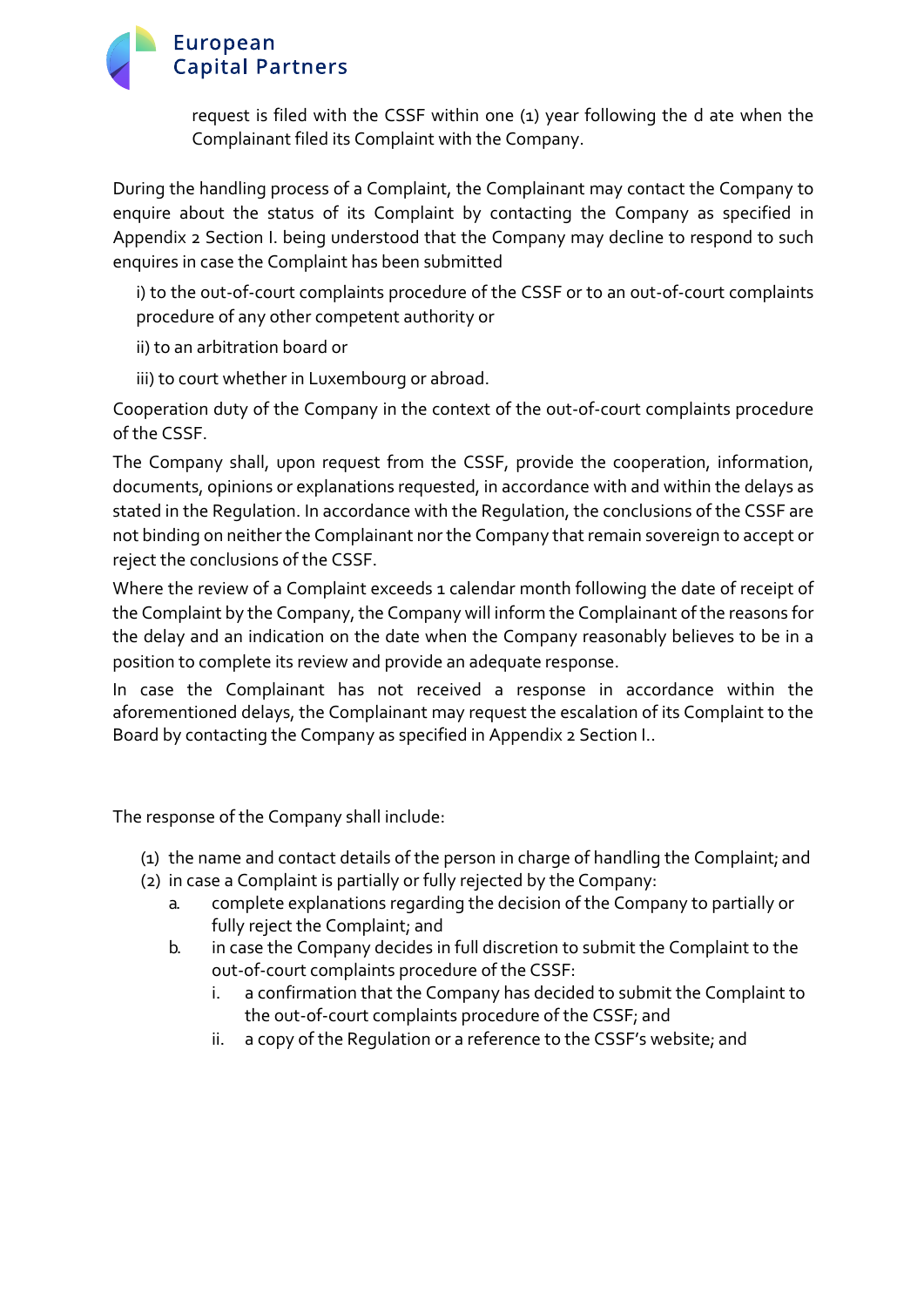

- iii. an information on the means listed in the Regulation for contacting the CSSF for filing a request for the use of the out-of-court complaints procedure of the CSSF;
- c. the information thatthe Complainant may requestthe escalation of its Complaint to the Board by contacting the Company as specified in Appendix 2 Section I.; and
- d. the information that the Complainant may file a request to the CSSF for the use of the out-of-court complaints procedure of the CSSF on condition that such request is filed with the CSSF within one (1) year following the d ate when the Complainant filed its Complaint with the Company.

During the handling process of a Complaint, the Complainant may contact the Company to enquire about the status of its Complaint by contacting the Company as specified in Appendix 2 Section I. being understood that the Company may decline to respond to such enquires in case the Complaint has been submitted i) to the out-of-court complaints procedure of the CSSF or to an out-of-court complaints procedure of any other competent authority or ii) to an arbitration board or iii) to court whether in Luxembourg or abroad.

## **Cooperation duty of the Company in the context of the out-of-court complaints procedure of the CSSF**

The Company shall, upon request from the CSSF, provide the cooperation, information, documents, opinions or explanations requested, in accordance with and within the delays as stated in the Regulation.

In accordance with the Regulation, the conclusions of the CSSF are not binding on neither the Complainant nor the Company that remain sovereign to accept or reject the conclusions of the CSSF.

#### **Responsibility for this Policy**

The definition and implementation of this policy is of the overall responsibility of the Board. However, among the Directors, the Complaints Officer(s) will be the preferred contact person(s) and coordinator(s) at the level of the Board for all matters related to the proper implementation of this Policy.

#### **Record of Complaints**

Each of the Company's directors, officers, staff or agents shall forward to the Complaints Officer(s) the Complaint received by him.

The Complaints Officer(s) will keep a record of Complaints received by the Company.

Such record will at least contain following information: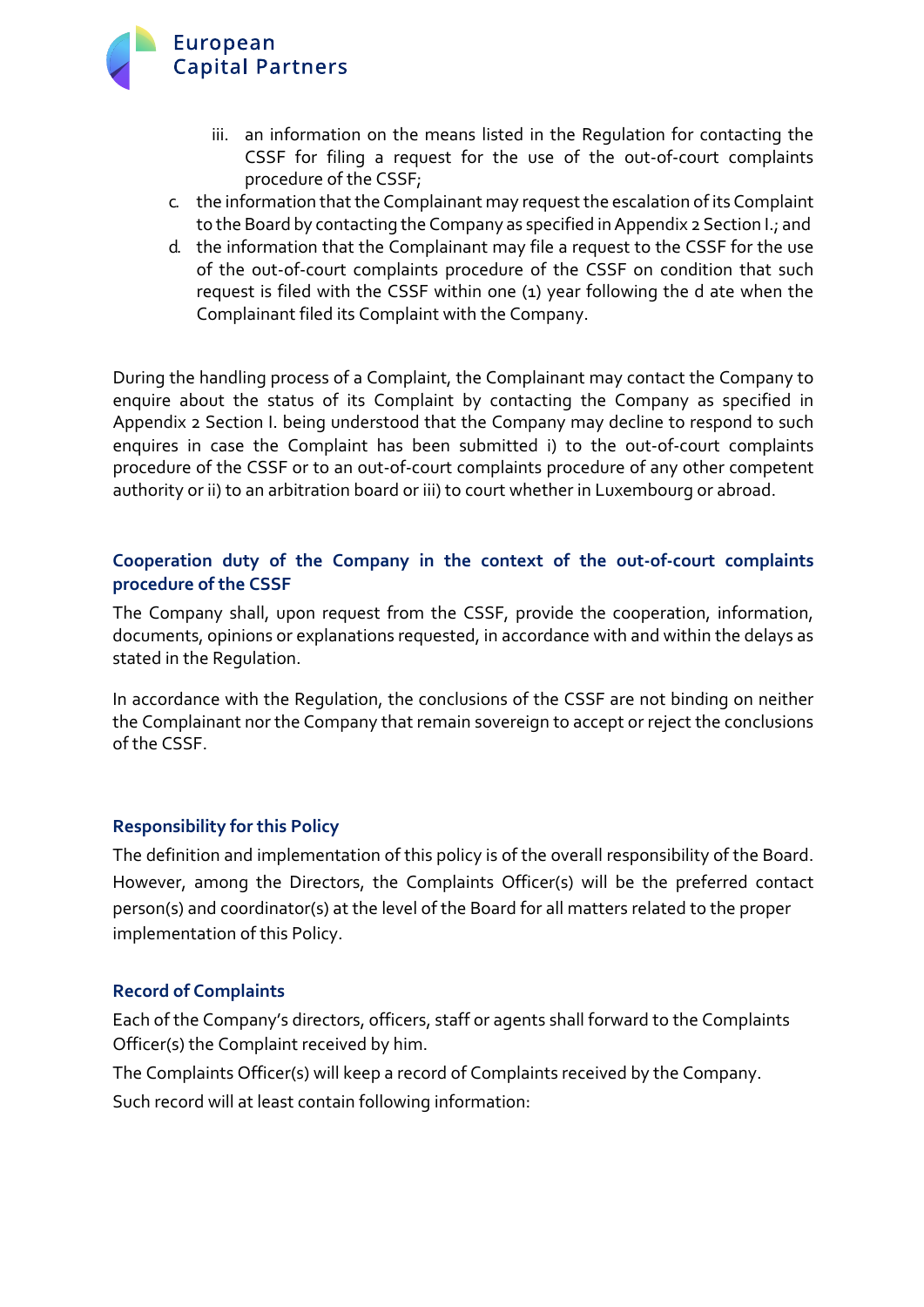# European **Capital Partners**

- the identity of a Complainant;
- the date on which a Complaint was received by the Company;
- the nature of a Complaint;
- if applicable, the identity of the service provider identified to be most appropriate to respond to a Complaint;
- the nature of the response to a Complaint and the action taken;
- the date of the response to a Complaint;
- the status of a Complaint.

At least once per year, the Complaints Handling Officer(s) will provide the Board with an overview of the Complaints received by the Company and the status of the Complaints.

Depending on the degree of seriousness of a Complaint, the Complaints Handling Officer(s) may specifically notify the Board and request appropriate decisions from the Board.

Upon request from the independent auditor of the Company, the Complaints Handling Officer(s) will provide the independent auditor with an overview of the Complaints received by the Company and the status of the Complaints.

On an annual basis and at the latest for 1 March following the financial year end of the Company (cf. Article 16(3) of CSSF Regulation 16-07 and as detailed in Section 3 of Circular CSSF 17/671), the Complaints Handling Officer(s) will provide the CSSF with a table listing:

- the number of Complaints received by the Company during the financial year that ended; and
- a classification by type of the Complaints received by the Company during the financial year that ended; and
- a classification by status at financial year end of the Complaints received by the Company during the financial year that ended; and
- a summary report of the Complaints received by the Company and of the actions taken to handle them, the reasons for the complaints as well as the progress made in their handling must be stated.

The summary report of the Complaints shall not consist in a compilation of summaries of the Complaints but shall present the recurring problems encountered by the Company (if any), and shall contain, if necessary, a report on the measures that have been taken to deal with the Complaints.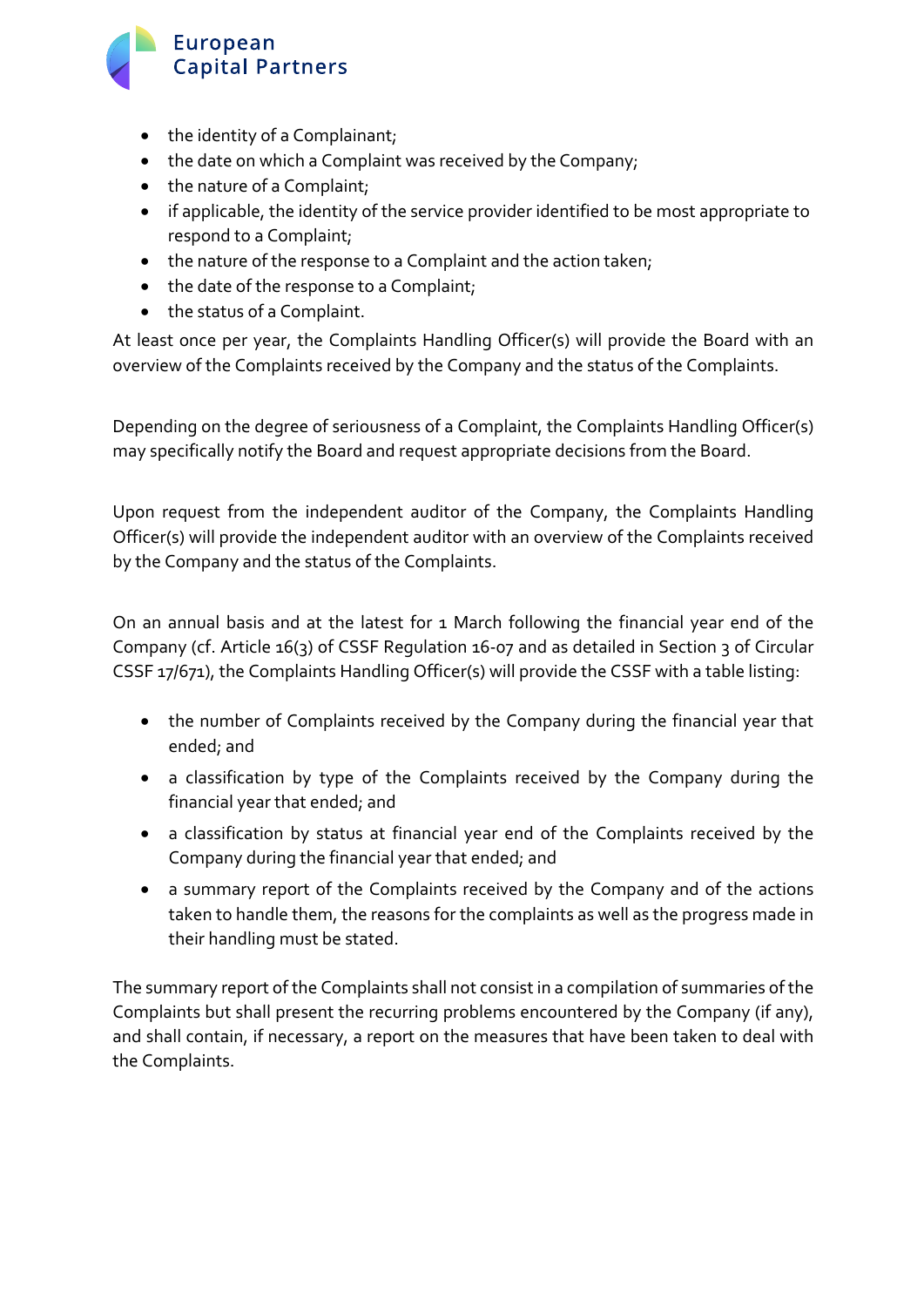

## **Reporting**

#### A. Reporting to the Board

At least once per year, the Complaints Handling Officer will provide the Board with an overview of the Complaints received by the Company and the status of the Complaints. Depending on the degree of seriousness of a Complaint, the Complaints Handling Officer may specifically notify the Board and request appropriate decisions from the Board.

#### B. Reporting to the auditor

Upon request from the independent auditor of the Company, the Complaints Handling Officer will provide the independent auditor with an overview of the Complaints received by the Company and the status of the Complaints.

C. Reporting to the CSSF

At the latest for 1st March of each year, the Complaints Handling Officer will provide the CSSF with a report covering the previous calendar year and containing:

- the number of Complaints received by the Company; and
- a classification by type of the Complaints received by the Company; and
- a classification by status at the calendar year end of the Complaints received by the Company; and
- a summary report of the Complaints received by the Company and of the actions taken.

The summary report of the Complaints shall not consist in a compilation of summaries of the Complaints but shall present the recurring problems encountered by the Company (if any), and shall contain, if necessary, a report on the measures that have been taken to deal with the Complaints.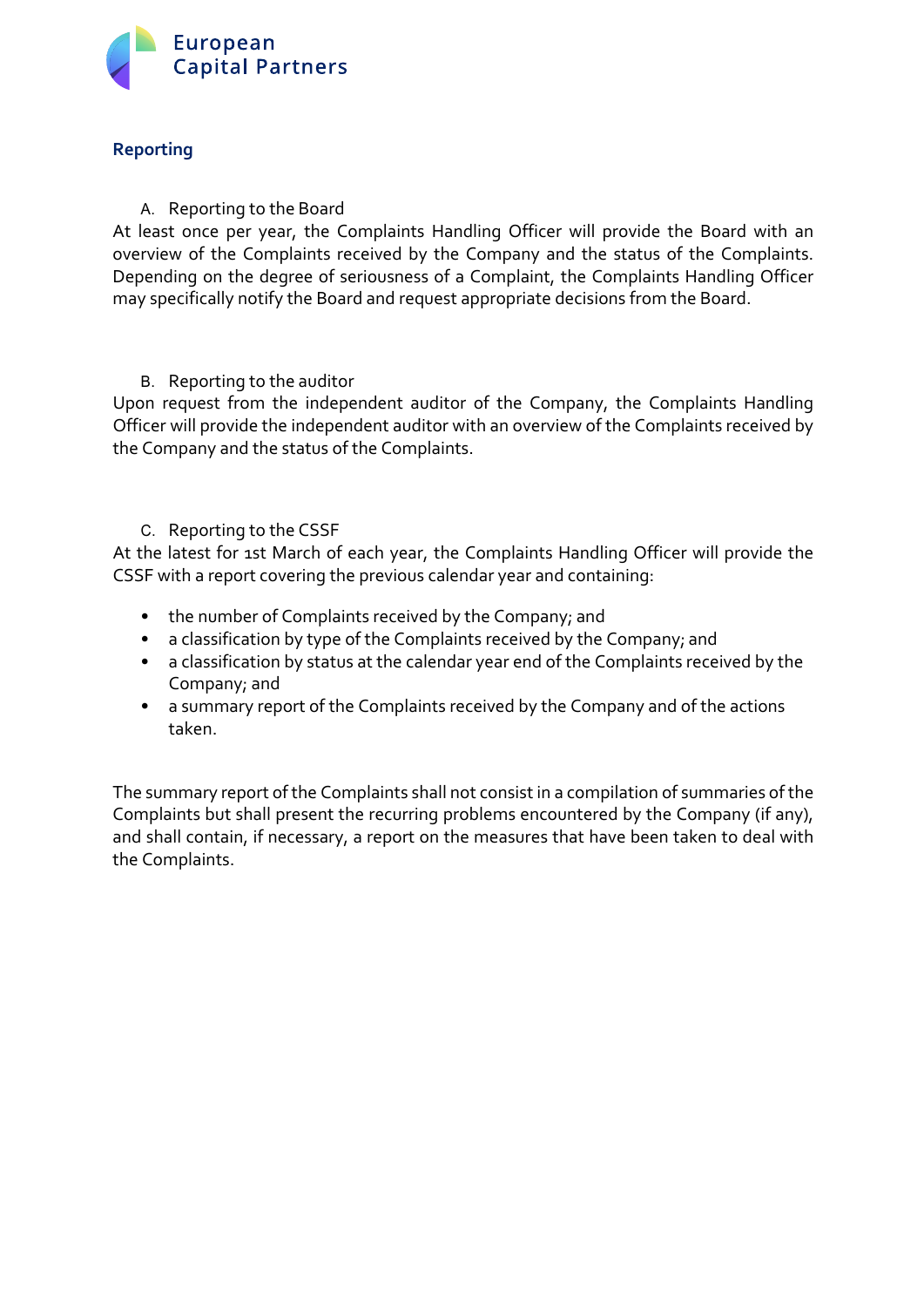

#### **Data protection**

In the context of the Policy, the Company stores and processes personal data concerning the Complainant. In accordance with applicable laws and regulations protecting personal data (the "**Data Protection Laws**"), the Company only processes personal data concerning the Complainant that is necessary with regard to the Policy.

The Complainant shall be allowed access to its personal data collected and shall be entitled to correct such personal data, in accordance with the Data Protection Laws.

In order to properly defend its interests and those of its shareholders other than the Complainant, the Company may use, depending on the circumstances of a Complaint and / or of the handling process of a Complaint and under its responsibility, the support of its Delegates and /or the support of external counsels, established in the European Union, and may, in these circumstances, communicate personal data to such Delegates and external counsels in accordance with the Data Protection Laws.

\*\*\*\*\*\*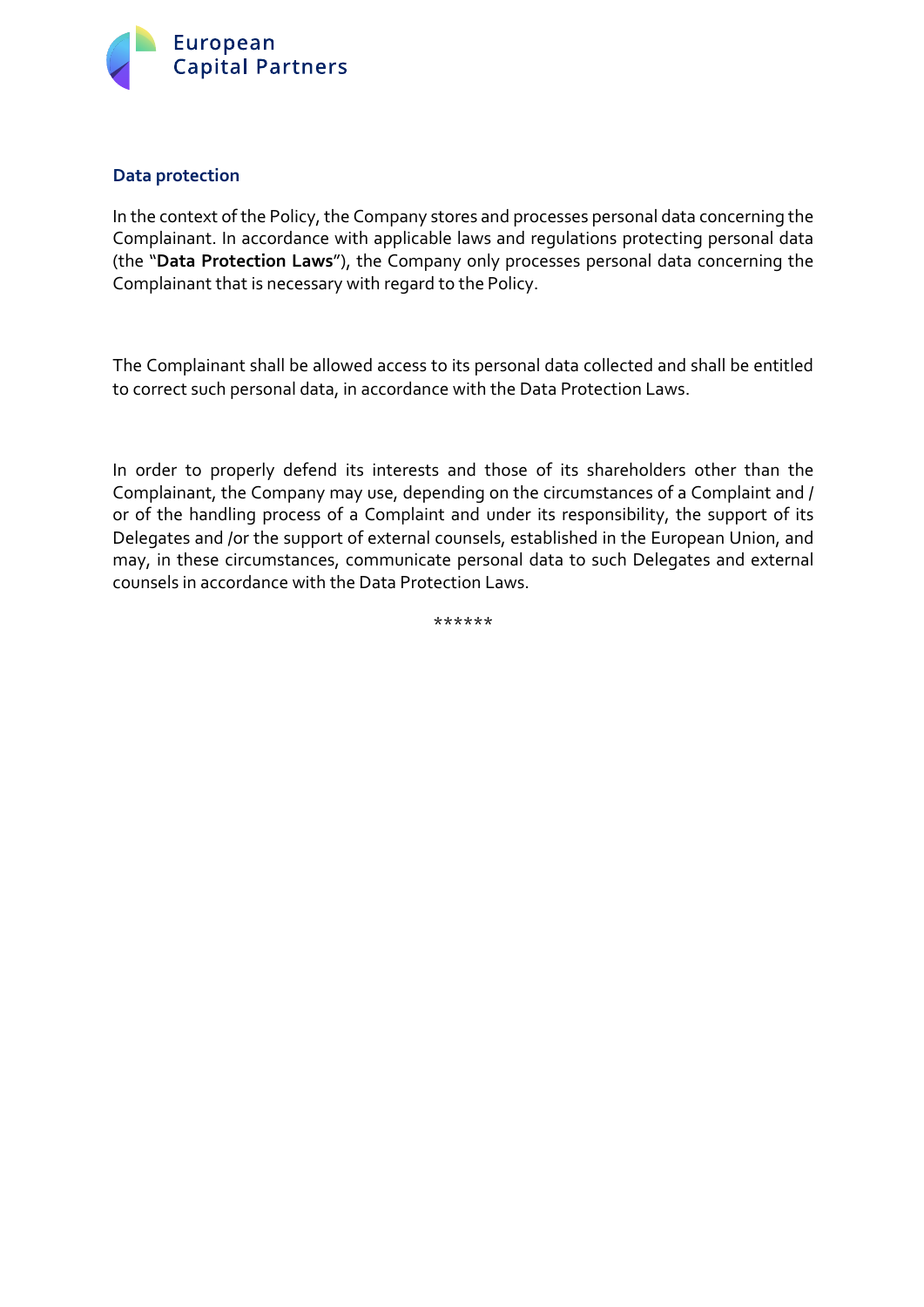

# **Appendix 1 - List of Complaints Officer(s)**

Léon Kirch Olga Sadaba Herrero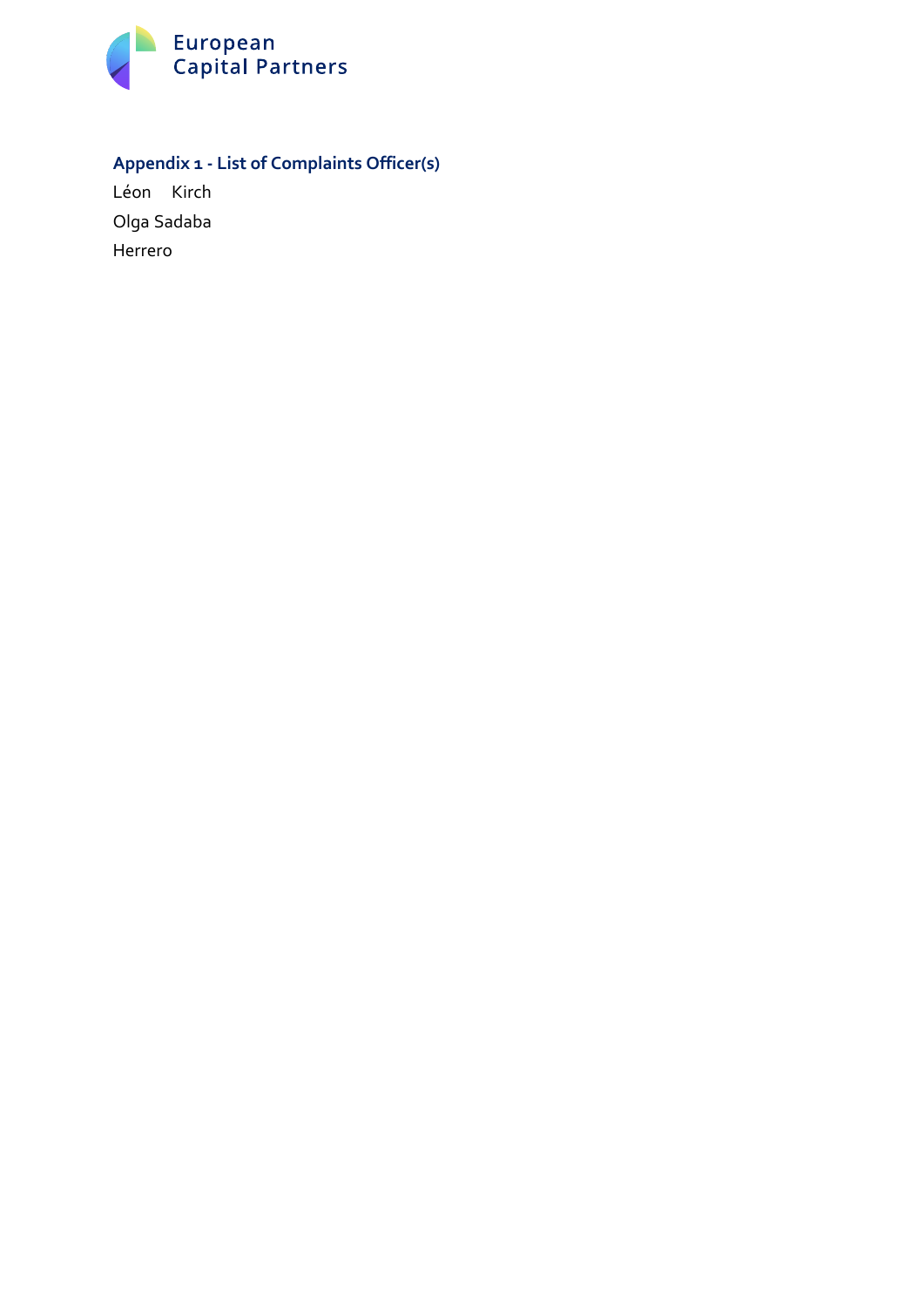

#### **Appendix 2 – Template Complaint Form**

This document is to be read in conjunction with the policy regarding complaints handling adopted by the Company and it aims at facilitating the task of a Complainant when bringing a Complaint against the Company.

A complete description of the complaint handling policy implemented by the Company is available upon request. Please contact the Company as detailed hereafter.

| If by regular mail:                                                          | If by $\mathsf{fax}$ :                                 | If by email:                                                |  |
|------------------------------------------------------------------------------|--------------------------------------------------------|-------------------------------------------------------------|--|
| <b>European Capital Partners</b><br>(Luxembourg) S.A.<br>Att. the Complaints | Capital<br>European<br>Partners (Luxembourg)  <br>S.A. | Capital<br>European<br>Partners (Luxembourg)<br>S.A.        |  |
| Officer(s)<br>F.<br>John<br>avenue<br>35A,                                   | Att. the<br>Officer(s)                                 | Complaints Att. the Complaints<br>Officer(s)                |  |
| Kennedy<br>L-1855 Luxembourg, Grand                                          | 35A, avenue John F.<br>Kennedy                         | 35A, avenue John F.<br>Kennedy                              |  |
| Duchy of Luxembourg                                                          | L-1855 Luxembourg,<br>Grand<br>Duchy<br>Luxembourg     | L-1855 Luxembourg,<br>of Grand<br>Duchy<br>of<br>Luxembourg |  |
|                                                                              | Fax: (+352) 27 84 36 40                                | Email:                                                      |  |
|                                                                              |                                                        | lkirch@ecp.lu                                               |  |
|                                                                              |                                                        | tlink@ecp.lu                                                |  |

## **The present form should be sent to the Company as follows:**

## **Identity and contact details of the Complainant (please complete the marked boxes as appropriate)**

|                           | In case of a person : | In case of an entity : |
|---------------------------|-----------------------|------------------------|
| First Name                |                       |                        |
| Last name                 |                       |                        |
| <b>Legal Denomination</b> |                       |                        |
| Date of birth             |                       |                        |
| Place of birth            |                       |                        |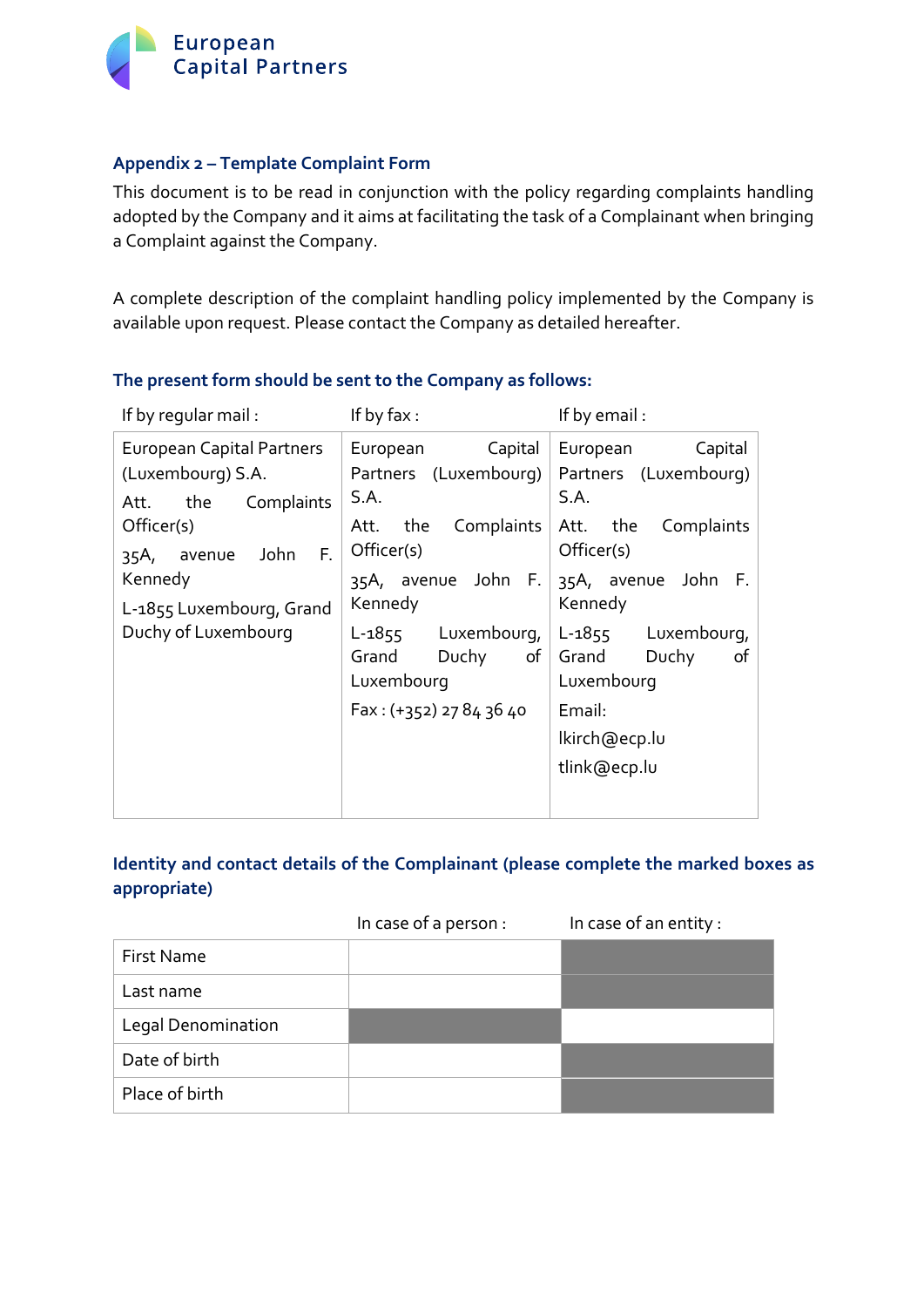

| Address #1                   |  |
|------------------------------|--|
| Address #2                   |  |
| Address $#_3$                |  |
| City                         |  |
| Postal code                  |  |
| Country                      |  |
| Fax number                   |  |
| Email                        |  |
| First name of contact person |  |
| Last name of contact person  |  |
| Email of contact person      |  |

| I am filing this Complaint in my own name     |  |
|-----------------------------------------------|--|
| and for my own account (please confirm $\Box$ |  |
| $\vert$ by ticking the box)                   |  |

# **For the purpose of this Complaint, I am acting is my capacity as (please tick the appropriate box(es))**

| Former holder of shares or other<br>securities of the Company                                                                                                                                                                                                                         |  |
|---------------------------------------------------------------------------------------------------------------------------------------------------------------------------------------------------------------------------------------------------------------------------------------|--|
| Existing holder of shares or other<br>securities of the Company                                                                                                                                                                                                                       |  |
| Person or entity solicited by the<br>Company or the Company's directors,<br>officers, staff or agents to subscribe for<br>shares or other securities of the<br>Company even if such solicitation did<br>not result in a subscription for shares or<br>other securities of the Company |  |
| Other (please specify)                                                                                                                                                                                                                                                                |  |

|                                                         |  |  | Please list the supporting evidence |  |
|---------------------------------------------------------|--|--|-------------------------------------|--|
| $\mid$ attached to this complaints form and that $\mid$ |  |  |                                     |  |